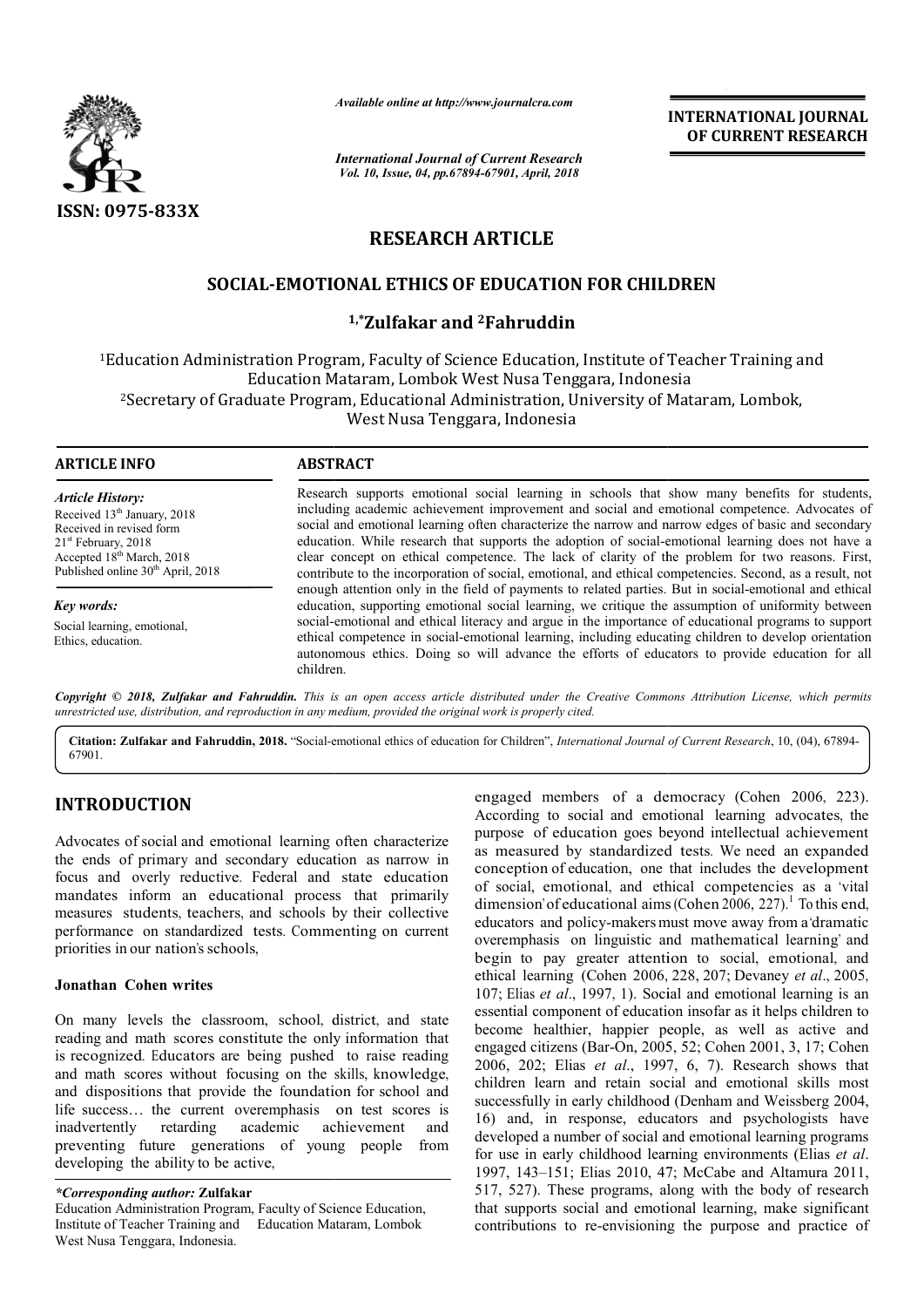education in schools. However, though the development of social and emotional competencies in schools presents many benefits, the research supporting the wide adoption of social and emotional learning lacks a clear conception of *ethical competence*. <sup>2</sup> This lack of clarity is problematic for two reasons. First, it contributes to the conflation of social, emotional, and ethical<sup>3</sup> competencies in social and emotional learning literature. Second, as a result of this conflation, insufficient attention is paid to the related, yet distinct, ends of social-emotional and ethical education, including best practices for combining these ends and approaches in the classroom. Arguments for including and usefully combining socialemotional and ethics education in primary and secondary schools will ultimately be strengthened, we argue, if these distinct ends and their respective importance are better understood and, in turn, made the subject of pedagogical research. In section one of this paper, we discuss social and emotional learning and its personal, social, and academic benefits for children. In section two we turn to some prominent conceptions and implementations of social and emotional learning programming.

While supporting an expanded conception of education we critique the assumption of uniformity between socialemotional and ethical literacy in education and highlight specific ethical competencies that are missing from social and emotional learning research. In our final section we argue for the significance of adding educational programming to support ethical competencies alongside or within socialemotional learning programs. We argue that schools would benefit from devoting greater attention to the related, yet distinct, end of ethics education including a focus on educating children to develop and adopt an autonomous ethical orientation with a personal investment in ethical values, motivations, and actions with current social and emotional education efforts. Doing so would advance the efforts of educators and social and emotional learning advocates to promote education for the whole child.

#### **Social Emotional Learning**

Social and emotional learning (henceforth SEL) is described as 'the process through which we learn to recognize and manage emotions, care about others, make good decisions, behave ethically and responsibly, develop positive relationships, and avoid negative behaviors' (Zins et al. 2004, 32).<sup>4</sup> Many SEL advocates build on the conceptual and educational foundations set by Howard Gardner and Daniel Goleman,<sup>5</sup>, emphasizing the developmental importance of both cognitive and affective forms of intelligence and, in turn, the need for educational programming capable of fostering these multiple forms of intelligence. For example, Jonathan Cohen, an educator and researcher in the SEL movement, emphasizes *self*- *awareness* and *emotional organization* as skills that contribute to a broader 'intelligence,' and, ultimately, lead to success in life. As understood by Cohen, SEL is the process of acquiring the self-awareness, self-mastery, and 'decoding' skills necessary to negotiate the social and emotional landscape of our world. Thus, Cohen argues that these skills should be promoted by K-12 schools and early learning programs (Cohen 2006, 207). Doing so promotes the development of key social and emotional skill sets: Social emotional intelligence involves decoding of others and ourselves. That ability provides the foundation for problem solving, as well as the means by which we are enabled to

grapple with a wide variety of learning challenges: how to modulate our emotional experiences; how to communicate; how to generate creative solutions; how to form friendships and working relationships; how to cooperate and, at the same time, become self-motivating. (Cohen 2001, 6) SEL programs more generally are designed to encourage healthy *emotional expression* and *emotional organization* in young children (Denham and Weissberg 2004, 14; McCabe and Altamura 2011, 515). Children develop emotional intelli- gence through emotional organization by learning to '(1) pick up real relevant, helpful messages; (2) ignore real but irrelevant messages; and (3) somehow deal with real and relevant but not helpful messages' (Denham 2003, 1009). Many SEL programs focus on young children (3–5 years of age) as they are beginning to recognize and understand their feelings a skill referred to as *self*-*awareness* during this developmental period (Denham and Weissberg 2004, 19). Children with high self-awareness are better able to regulate the intensity of their emotions and have also been shown to perform better academically (Denham 2003; 1013, 1015; Denham and Weissberg 2004, 19; Devaney *et al*. 2005, 109; Durlak *et al*. 2011, 417; Zins *et al*. 2004). Taken together, emotional expression, emotional organization, and selfawareness combine to constitute what SEL advocates refer to as *emotional competence* (Cohen 2006, 202; Denham 2003, 1014; McCabe and Altamura 2011, 515). Alongside emotional competence, SEL programming supports the develop- ment of *social competence*, the ability to make use of emotional competence to achieve goals within a social context (McCabe and Altamura 2011, 515; Rose-Krasnor 1997, 112). Social competence is comprised of *social awareness*  and *relationship management*, skills that allow children to make and keep friends, understand social situations, and appraise the 'value' of their relationships with peers and adults (Denham and Weissberg 2004, 19; McCabe and Altamura 2011, 516; Rose-Krasnor 1997, 112). *Responsible decision*-*making*, an additional element of social competence, enables children to evaluate their relationships and resolve differences among peers by generating solutions to conflicts through the use of emotional and social competencies (Denham and Weissberg 2004, 20).

Students with high social competence often have more and stronger peer relations, are described more positively by peers and teachers, and perform better academically and socially in school (Denham 2003, 1013, 1015; Denham and Weissberg 2004, 19; Devaney *et al*. 2005, 109). In arguing for the greater introduction of SEL programs advocates point to the relationship of these social and emotional competencies to academic, ethical, professional, and interpersonal success. For example, research shows that SEL can lead to an improved focus in school that, in turn, leads to better academic per- formance (Cohen 2006; Denham 2003, 1010; Denham and Weissberg 2004, 14). In a metaanalysis of 213 school-based SEL programs, Durlak *et al*. (2011) found that, compared to controls, SEL students showed a significant (11-percentile-point) improvement in academic achievement across grade levels (primary, middle, and high school). Furthermore, improved competence in social and emotional skills can give young people more confidence in social situations which enables the formation of successful peer relationships (McCabe and Altamura 2011, 514; Rose-Krasnor 1997, 112). SEL, then, is presented as an essential component of education for the *whole child*, focusing on numerous social and emotional skill sets important for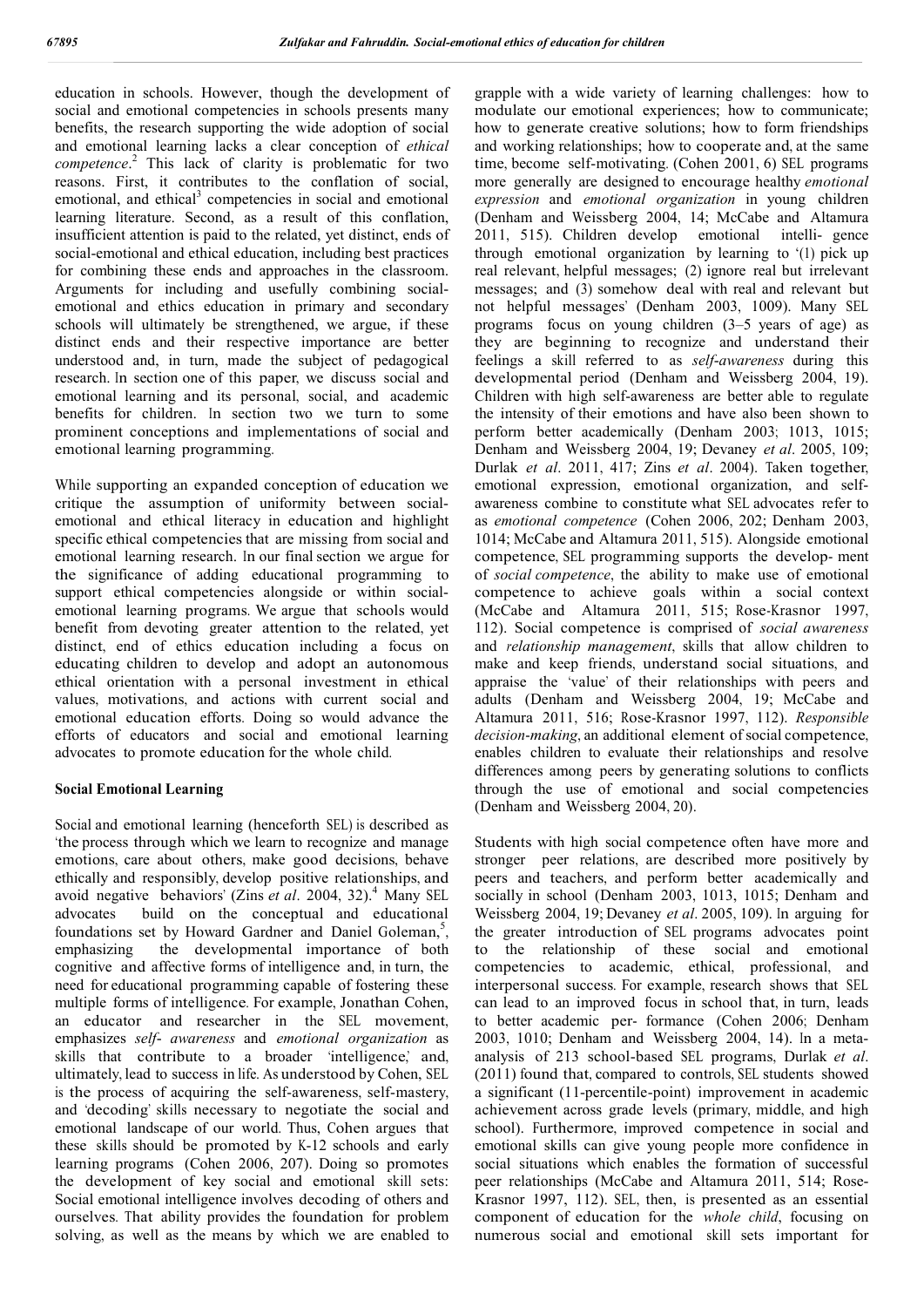human development and life success, yet currently outside the scope of traditional academic curricula. Ethical development is also commonly discussed as a positive result of SEL (Cohen 2006; Devaney *et al*. 2005; Zins *et al*. 2004). However, in the research we cite there is little direct evidence of distinctly ethical training in SEL programming (as opposed to training for social and emotional competencies). We suspect that SEL advocates, though well intentioned and accurate in their estimation of the benefits of SEL for young children, often conflate social-emotional and ethical competence. Indeed, research and literature on SEL tends to either (1) assume SEL includes ethical learning (thereby conflating SEL with ethics education) or (2) claims ethical benefits of SEL training without sufficient discussion or research to support this claim.

#### **The (missing) Ethical Dimentions of Social-Emotional Literacy**

Following the work of Gardner and Goleman, SEL advocates call for an educational curriculum for the whole child, one that includes not only cognitive, but also, social, emotional, and ethical training. Jonathan Cohen articulates this expanded conception of education in terms of additional forms of *literacy*: Historically, literacy has referred to our ability to read and write. In recent years the usage of the term literacy has expanded to include a number of additional forms of 'reading' and expression … Solving problems, functioning on the job and in society, achieving our goals and developing knowledge and our potential necessarily rests on another form of literacy: social and emotional literacy (Cohen 2001, 195). Cohen defines social and emotional literacy as the ability to 'decode others and ourselves and to use this information to solve real social-emotional problems' (Cohen 2001, 195). Promoting this form of literacy in education is essential, Cohen contends, as social and emotional illiteracy is the cause of numerous societal problems (including increased violence, conflict, and environmental destruction). Other SEL advocates, such as Maurice Elias, argue that educators must take seriously the aim of producing a socially, emotionally, and ethically literate population:

According to the emerging SEL theory young people equipped with skills, and the corresponding prosocial attitudes and beliefs, would be more likely to make healthy, caring, ethical and responsible decisions, and to avoid engaging in behaviors with negative consequences such as interpersonal violence, substance abuse and bullying (Elias *et al*. 2007, 170). By focusing on social, emotional, and ethical literacy in schools educators can contribute to the development of persons with greater self-awareness, emotional understanding and, in turn, the capability to act ethically and successfully interact with others in a democratic society. This expanded conception of education possesses the potential to impact students well beyond the classroom, fostering the development of life-long learners equipped with the skills for successful interpersonal engagement and intrapersonal understanding. Devaney *et al*. (2005) argue that these social, emotional, and ethical, skills are attainable through a variety of SEL programmatic approaches: [If] our schools, after-school programs, and youth development agencies work together to help young people to be self-aware, manage their emotions, be aware of others, have good relationships skills, and solve problems effectively, we have equipped them with the skills they need to live ethically and responsibly.

The good news is that these skills can be taught, and many excellent evidence-based [SEL] programs that help children develop such skills are available. (Devaney *et al*., 2005). Although we support the greater inclusion of socialemotional literacy efforts in schools, the SEL discussions under consideration include problematic assumptions. For one, advocates like Cohen, Devaney, Elias, and even Goleman imply that social and emotional education which is intended to lead to the development of socially and emotionally literate individuals is also sufficient to produce ethically literate individuals. But consider again the key features of the socially and emotionally literate individual: this is an individual that can 'decode' herself understand her own motivations, emotions, abilities, and desires and 'read' others such that she can form successful relationships and work cooperatively with others (Cohen 2006, 202; 2001, 3, 6, 14, 15, 195, 196). With these and related abilities in tow SEL advocates argue (or assume) that the socially and emotionally literate individual will likewise be motivated to be caring, cooperative, and helpful in respect to others (Cohen 2001, 9; 2006, 203, 204; Devaney *et al*. 2005, 109; Elias *et al*. 1997, 6; Zins *et al*. 2004, 4). In making these claims SEL advocates are conflating distinct forms of social, emotional, and ethical literacy. While it may be true that educating students to 'decode' themselves and others *could* lead them to take on ethical motivations, be helpful, or demonstrate greater respect and care for others, this is not a foregone conclusion. It is just as likely that the socially and emotionally literate individual could 'read' others in order to better manipulate them for his own selfish ends.

#### **To illustrate this point, consider the following hypothetical example**

Timothy is a socially and emotionally literate person. He considers and understands his motivations for action and, further, he is skilled in articulating these motivations and associated emotions and desires to others. Timothy also manages his emotions well. He is able to strategically work toward important life goals, while marshaling his emotions toward the achievement of these goals. In addition, Timothy possesses excellent social skills – he successfully forms and maintains relationships with others. In large part, this is because Timothy is expert at reading others; he understands what others are feeling and is capable of using this information to work toward the solution of various problems in social interactions. *Timothy is also extremely manipulative and views others as mere tools for use in achieving his life goals.* <sup>6</sup> If we follow the criteria set by the SEL movement, Timothy possesses essential qualities of the socially and emotionally literate individual, including social com- petence and emotional regulation and management. And, yet, Timothy does not demonstrate ethical concern for or ethical behavior toward others. Nor is Timothy motivated by ethical principles or values as he acts in relation to others. In virtue of this example, we can begin to see that one can be socially and emotionally literate and still lack important forms of ethical competence. That is, it is quite possible for an individual to be both socially and emotionally literate and ethically illiterate.<sup>7</sup> SEL advocates devote insufficient attention to this problem.<sup>8</sup> While they do discuss the need for children to develop 'ethical dispositions,' they often maintain or implicitly assume that these dispositions can be formed through social and emotional learning programs alone (Cohen 2006, 202, 209; Zins *et al*. 2004, 4).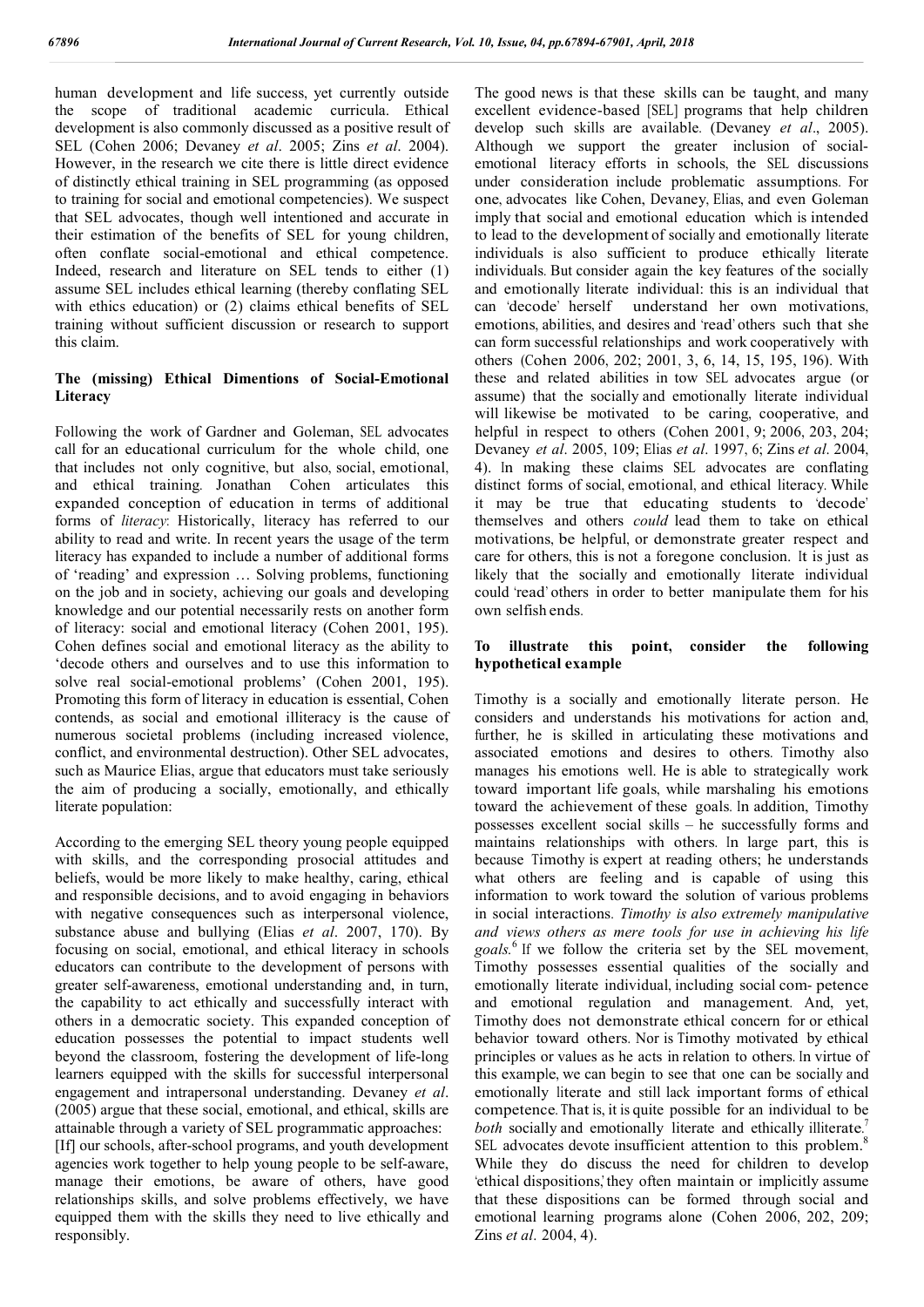However, in the discussion of the actual implementation of social and emotional learning programs in schools consideration of these ethical dispositions largely goes missing. To better identify this lack of explicit consideration of ethics education and related competencies we can turn to a few examples of prominent SEL programs. Promoting Alternative Thinking Strategies (PATHS) uses formalized curriculum that 'supports educators and counselors in creating a Preschool/Kindergarten envi- ronment that helps children (3 to 6 years of age) develop self-control, positive self-esteem, emotional awareness, basic problem-solving skills, social skills and friendships' (PATHS Education Worldwide 2015a). Students who complete PATHS show 'increased emotional understanding' and 'decreased % of violent/aggressive solutions to social problems' which are mediated by 'improvements in inhibitory control' (PATHS Education Worldwide 2015b). Similarly, the FRIENDS program<sup>9</sup> promotes self-esteem, resilience, healthy lifestyle choices, and improved cogni- tive functioning through classroom training focused on making positive changes in a child's thinking. Children who take part in FRIENDS learn how to 'cope with stress,' 'communicate with adults,' and generally, improve their social skills (The FRIENDS Programs International Foundation, 2015; McCabe and Altamura 2011). Both PATHS and FRIENDS are admirable for their focus on improving the lives of children, decreasing stress, and promoting a healthy lifestyle in early childhood.

While there is no doubt that the intentions of these programs are sound, these programs suffer from a lack of emphasis on ethical competence. Without this emphasis, children lack a distinctly ethical education, an important component of education that is often claimed by SEL advocates. For example, after complet- ing both PATHS and FRIENDS (and related programs) students might be capable of better following school rules, might be less disruptive in the classroom, make friends with greater ease, and resolve social conflicts. However, it is not at all clear that these students will, on the basis of SEL training alone, begin to develop greater ethical awareness regarding their own motivations for action (e.g. by beginning to see a difference between actions taken for ethical as opposed to self-serving or manipulative reasons) or reasoning skills to adjudicate between value conflicts (e.g. between valuing a friendship and obedience to school rules). Without additional training in ethics education and discussion of ethical values students will make a transition to adult life (where ethical dilemmas can take on even greater weight and consequences) difficult indeed. The addition of training for central ethical competencies would help students fill this gap and, thus, would be an important addition to a well-rounded education.

#### **The Significance of Ethics in Education**

As we acknowledge the importance of social and emotional education for child development we also do well to recognize additional areas of education needed in schools. Without paying greater attention to educating for both socialemotional *and* ethical literacy we fail to educate the whole child. This expanded approach to childhood education is well supported by current research in developmental psychology. Over the past thirty years, research in moral developmental psychology in the area of social domain theory has revealed that children, from a young age, differentiate between social and moral concepts and actions (Nucci 2001; Nucci and

Turiel 2009; Smetana, Jambon, and Ball 2014; Turiel 2014). Whereas social concepts are constructed from children's experiences of social interactions and corresponding rules and norms governing these interactions, moral concepts are generated from early experiences of harm and fairness that lead to 'prescriptive, generalizable understandings of how individuals ought to behave toward others' (Smetana, Jambon, and Ball 2014, 23). This distinction between social and moral concepts and experience in early childhood is perhaps most evident in early childhood judgments pertaining to social and moral transgressions. In response to hypothetical situations (e.g. one child hitting another child or a violation of a classroom rule) young children mark distinctions via different judgments pertaining to moral (issues of fairness, welfare, and rights) and social (issues relating to social conventions and group goals) trans gressions, believing that moral transgressions are wrong across social contexts (whether committed at school, at home, or somewhere else) and merit greater punishment than social violations (Nucci 2001; Smetana 1981, 1985). By contrast, social conventions are understood as 'consensually determined' and are contingent on the norms, rules, and expectations of authority figures within a given social setting (Smetana, Jambon, and Ball 2014, 24,  $25$ ).<sup>10</sup> On the basis of these and related findings psychologists posit distinct domains of moral, social (and personal) development that follow separate developmental trajectories (Nucci and Turiel 2009; Smetana 1985; Smetana, Jambon, and Ball 2014).

Child educators and researchers have begun to take these distinct, yet inter- related, developmental domains into account, marking distinctions between the method and ends of moral education and SEL. Addressing the distinction between moral and social-emotional learning, Elias *et al*. (2014) note that 'moral education focuses on values and social-emotional learning focuses on the skills and attitudes needed to function in relevant social environments.' While maintaining the impor- tance of social skill development Elias acknowledges that these skills can, taken by themselves, 'be used for good or ill' (Elias *et al*., 2014, 283). As we have seen, SEL competencies are skills that, though necessary for successful social interactions, academic success, and emotional management (among other areas), still 'require direction.' We contend that this 'direction' can come, in part, from distinct normative values (justice, fairness, etc.) that have a central place in ethics education. Appreciating these values can help students to understand ethically sound deployment of social and emotional skills; they place 'moral demands' on our social and emotional interactions with others and add a key ethical dimension to otherwise ethically neutral SEL skills and ends (such as social awareness, emotion organization, and social-emotional competence more generally) (Carr 2002; Kristjánsson 2006, 53).

Thus, in addition to the importance of recognizing and responding to the unique developmental needs of children (addressing both moral and social domains of development), educators also do well to develop curricula that advance SEL along with training for consideration and appreciation of ethical values and principles in social interactions. To understand this distinction we can consider 'prosocial' and 'moral' behavior (DeVries and Zan 1994). Prosocial behaviors such as sharing, helping, and comforting others are integral for successful social interactions in schools and society more generally. What is more, prosocial behaviors do generally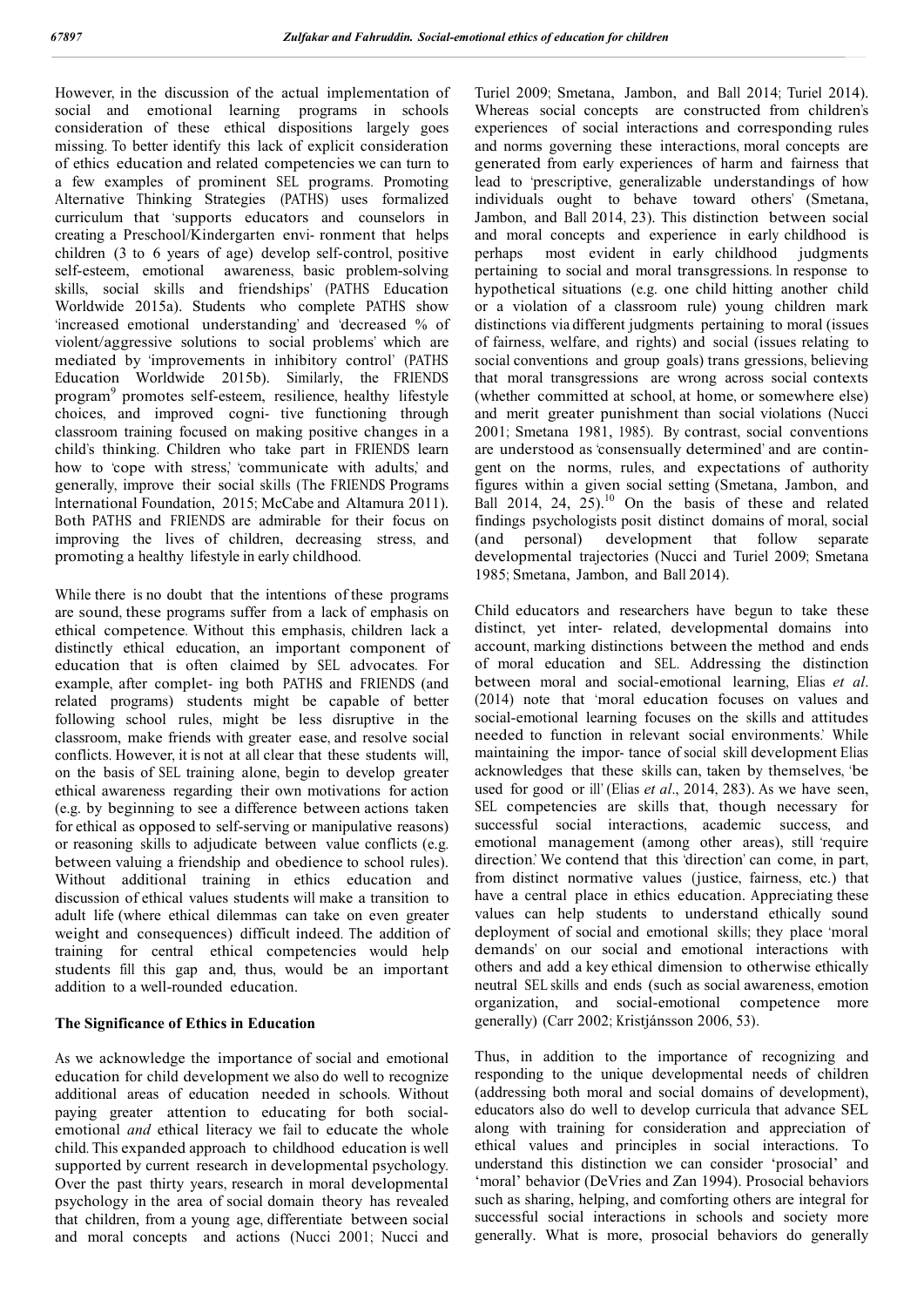correspond to ethical ends. That is, ceteris paribus, we generally consider acts of sharing between children and related outcomes (happiness and social cohesion) to be ethically desirable. However, despite the close connection between prosocial and ethical behavior, education for prosocial behavior is not sufficient to satisfy the ends of ethics education. This is because ethics educators are also interested in the motivations that students develop and that come to influence behavior, or the 'cultivation of feelings of necessity for behaving in moral ways' (DeVries and Zan 1994, 29). For example, 'sharing' (an activity that is commonly introduced in SEL curricula) can stem from motivations ranging from selfinterest and blind obedience to altruism and authentic care for the welfare of another person. If a child focuses on sharing as based exclusively on her own self-interest (say, because a teacher is watching) as opposed to consideration for fairness or the benefit of a peer we would hesitate to refer to this as an ethical action. Even so, regardless of the motivation, this act of sharing could satisfy basic standards of social and emotional competence (recognizing and acting on a social norm and managing emotions to avoid conflict). This is precisely why consideration and discussion of the multiple potential motivations for this action and, further, the ethical significance of motivations more generally, would be an important, distinctly ethical, addition to school and/or SEL curricula. Educating for consideration, evaluation, and development of ethical motiva- tions gains additional support as we consider the related need for children to develop autonomous (as opposed to heteronomous) ethical orientations (DeVries and Zan 1994; Killen and Nucci 1995; Piaget 1965). Describing heteronomous morality, DeVries and Zan (1994) write:

The child who lives a life dominated by obedience to the rules of others may develop a morality of blind obedience to authority. Such an individual may be easily led by any authority. Or, because of failure to develop a personal feeling about the necessity of moral rules, the obedient child may eventually rebel, openly or privately. Heteronomous morality means that the individual does not regulate his or her behavior by means of personal convictions. Rather, his or her activity may be regulated by impulse or unthinking obedience. (48) By contrast, the autonomously moral individual will be capable of self-regulation and possesses a 'personal conviction' regarding acting in accord with basic moral values (DeVries and Zan 1994, 46). It is essential that children develop this personal conviction in order to live ethical lives. Without this orientation (and without an everpresent authority figure) the individual will lack significant motivation to act ethically and to engage in critical reflection on her own convictions.

In identifying an important role for ethics education – namely, the importance of helping students to develop an autonomous ethical orientation with a personal investment in ethical values, motivations, and actions we still maintain the value of SEL. Indeed, by arguing for the combination and better specification of the ends of SEL and ethics education we are aiming for a holistic approach to educating students that will equip them with the good of both SEL and ethics education. Students will benefit from the skills needed to thrive socially and manage emotions, but also, from the possession of personal convictions and ethical values that help guide the use of social and emotional skills in ethical ways. Both dimensions of education and social experience are needed and, we contend, education is incomplete without their full representation.

Further, ethical and social-emotional dimensions of experience are already closely related in the social lives of children. For one, emotional recognition in childhood is a key building block of ethical awareness (Smetana, Jambon and Ball 2014). As developing ethical persons, young children are not fully capable of distinguishing intentions from outcomes in situations, nor are they capable of coordinating multiple perspectives of actors and recipients of action. As a result, it is common for young children to regard any instance of physical harm to be 'wrong' regardless of whether the perpetrator intended to commit the harm or not (Smetana, Jambon, and Ball 2014, 30, 31). Integral to children recognizing these situations as deserving of ethical consideration is the appearance of emotional distress in the one harmed (Smetana 1985, 27; Smetana, Jambon, and Ball 2014).

With the emotions evoked by acts of physical harm, along with a developing concern for others and awareness of ethical values, children eventually learn to assess and make ethical evaluations (Smetana, Jambon, and Ball 2014, 33). We can see, then, an important need for skill sets such as emotional recognition and awareness-as present in SEL curricula along with additional approaches to ethics education to build upon emotional recognition and solidify ethically relevant intentions and motivations for action. For this reason, it is a mistake to see SEL and ethics education as opposed or as aiming for completely separate ends; though distinct these approaches to education are intimately connected, as are the respective skills promoted in these forms of education. How can children be educated to develop ethical competence with an autonomous relationship to morality and an awareness of ethically relevant motivations? A full response to this question is beyond the scope of this paper and would require a lengthy discussion of ethics education curricula and practice.<sup>11</sup> But one key to helping children develop ethical competence lies in a cooperative as opposed to coercive or controlling approach to education. By respecting the child and her ability to exercise her will in important areas the adult can set a child centered foundation for 'constructing a confident self that values self and others positively, capable of developing 'a stable system of moral, social, and intellectual feelings, interests, and values' (DeVries and Zan 1994, 50). By cooperating with children in the formation of classroom rules, in conflict resolution, and in other classroom decisions and activities, the adult teacher can provide emotiona approval and acceptance to children while also allowing children to act autonomously, to take an active (as opposed to passive) role in learning from mistakes, conflicts, and choosing responsible and ethical action (Mohr Lone and Burroughs 2016). In addition, engaging students in discussion around interpersonal conflicts or ethical concepts can help children to develop a 'critical moral perspective,' one that enables them to evaluate social norms, personal conduct, and ethical motivations in their own lives (Nucci and Powers 2014, 131). By discussing ethical dilemmas (both real and hypothetical) with children we can provide them with an awareness of moral com- plexity and ambiguity and the real challenges involved in leading an ethical life (Nucci and Powers 2014, 136). Research results in India always keep Research results in India always to maintain the quality of Indian educational system, keeping this large population of school teachers professionally up-to-date. (Chanchal Tyagi and Pradeep Kumar Misra, Inservice education of school teachers in India: critical reflections, International Journal of Development Research, 2017, Volume: 7, Issue 12, pp. 17877-17883).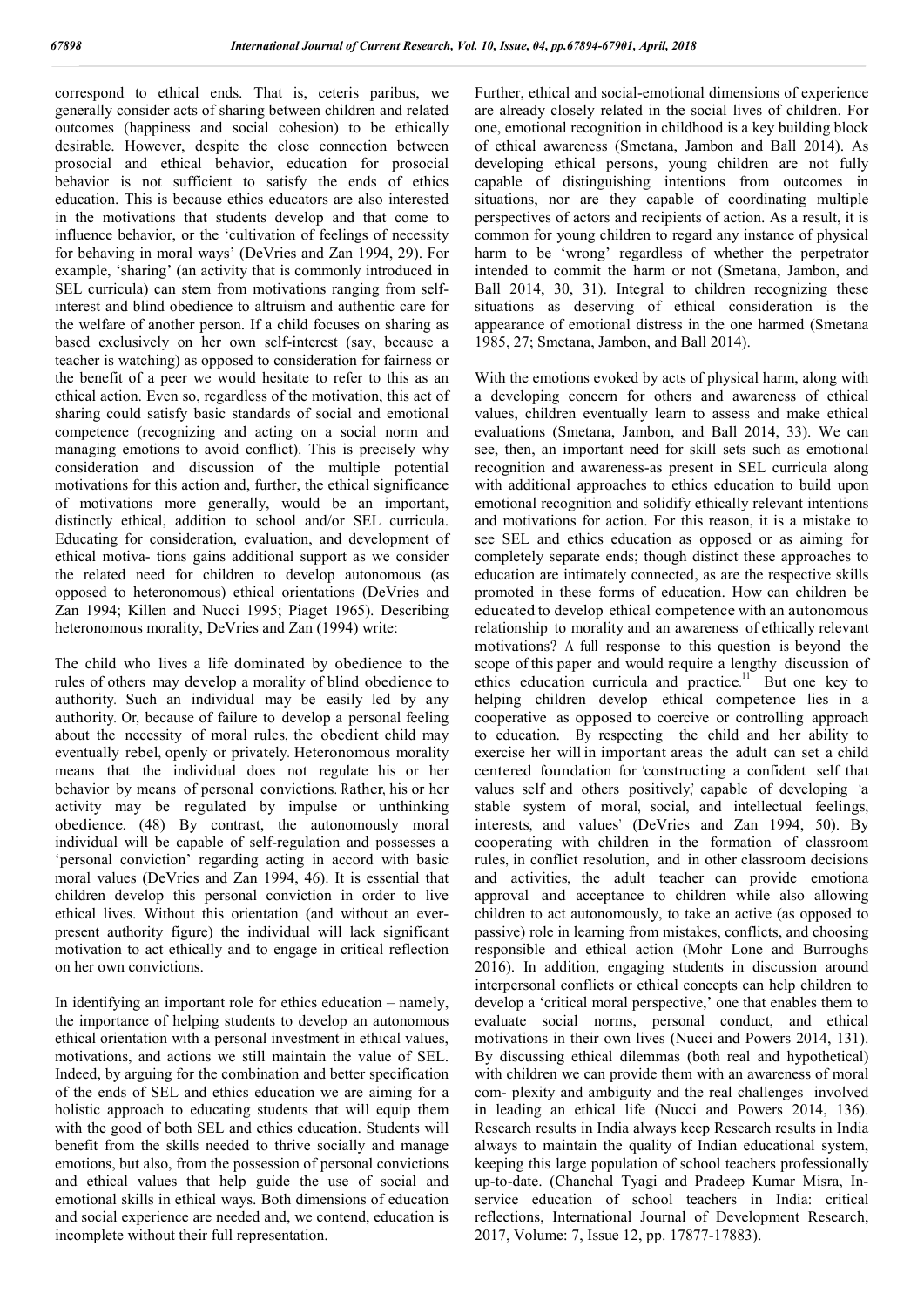#### **Conclusion**

Although we agree that SEL is an important addition to the ends of contemporary education we contend that children also need to be given the opportunity to learn about the ethical dimensions of their lives in a supportive, educative environment. Without a doubt, it is essential for children to learn to navigate relationships with others, to be self-aware, and to acquire a better understanding of their own emotions. But these skills alone do not provide for a child's ethical education and development. As we have seen, while the socially and emotionally literate student will be capable of 'decoding' others in social settings, her social and emotional education alone does not prepare her to make ethical decisions. A student can be educated to regulate her emotions (e.g. by calming herself in a situation of high anxiety) or manage her relationships effectively (e.g. by adequately balancing time spent with friends and various other commitments) and still know very little, if anything, about how she ought to act or respond to ethical challenges present in relationships or underlying instances of emotional upheaval.

This is problematic as, like all of us, students are faced with ethical decisions on a daily basis. Students must make decisions about the (at times) competing values of honesty and the possibility of 'getting ahead' through various forms of academic dishonesty; students must consider and evaluate their responsibility (or lack thereof) to respond to pressing ethical issues in their school, in their families, and in their broader community; students are also engaged in formative interpersonal relationships that raise ethical issues, including their treatment of others and, in turn, the way they themselves are (or ought to be) treated by friends and partners. If we do not work with students and help them learn to recognize, consider, and respond to these situations, as well as many others, we are setting them up for ethical failure. At this point, then, more care needs to be taken in articulating a conception of ethical competence that can be operationalized in classrooms and, further, to consider potential avenues for educating for this distinct competence. In addition, rather than continue to conflate social and emotional competence (or literacy) with ethical competence, we call for greater collaboration between SEL and ethics educators to produce research and curricula for social-emotional and ethical literacy, for an education for the whole child.

#### **Notes**

- Social and emotional competence is generally understood as a set of abilities developed through social and emotional learning. On Cohen's account, social and emotional competence 'measures the ability to understand, process, manage, and express the social and emotional aspects of our lives' (2001, 4). For related definitions, see Elias *et al*. (1997), 2, and Bar-On (2005).
- In response to this problem some social and emotional learning advocates have argued for the addition of character education to social and emotional learning programs (Elias *et al*. 1997). The relationship between character and social-emotional education programming is varied and often unclear.

Although Elias et al. describe character education and SEL as sharing 'overlapping goals,' they are also distinct with the latter having a broader focus on the development of 'social decision-making and problem solving skills' (Elias *et al*. 1997, 2).

- Although various distinctions are proposed regarding the terms ethical and moral there is no commonly or uniformly accepted division. In this paper we use the terms ethical and moral interchangeably. We primarily use the term ethical but, in some parts of this paper, adopt moral to be consistent with cited literature.
- For related definitions see Coplan, Findlay, and Nelson (2004, 400), Dahl, Campos, and Witherington (2011, 148), Denham (2003, 1011), Elias *et al*. (1997, 2) and McCabe and Altamura (2011, 514).
- The advancement of the SEL movement and its expanded conception of education and child development take inspiration from two central figures in educational theory: Howard Gardner and Daniel Goleman. In Frames of Mind: The Theory of Multiple Intelligences Gardner challenges classical views of intelligence, arguing that we must 'expand and reformulate our view of what counts as human intellect' (Gardner 2011, 4). Gardner critiques a monolithic conception of the human intellect as'general intelligence' and instead discusses the human intellect in terms of complex non hierarchical'multiple intelligences,' a range of autonomous human intellectual competences that underlie a wide range of human activities (Gardner 1993, 135, 77, 105, 217). Building upon multiple intelligence theory Daniel Goleman popularized the concept of 'emotional intelligence' (Goleman 1995, 40). According to Goleman, emotional intelligence includes two 'metaabilities': self-awareness (the ability to recognize one's own mental states, emotions, and feelings) and selfmastery (the ability to master one's emotions and mental states). Goleman contends that emotions are a 'master aptitude' that can override or influence other abilities and, thus, must be understood and channeled for productive purposes (Goleman 1995, 79, 80). This conception of emotions and the related possibility of educating for emotional intelligence continue to inform SEL research and programming (Elias *et al*. 1997).
- For an additional illustration of the potentially 'amoral' ends of SEL training, see Kristjánsson (2006).
- For this reason Maurice Elias refers to social and emotional competencies as 'participatory competencies' (2007, 176). Social and emotional competencies are necessary conditions for ethical actions such as being honest or showing respect for others. However, by themselves, social and emotional competencies are not sufficient conditions for these and other forms of ethical action and motivation.
- In total, Cohen devotes one footnote on the distinction between social-emotional and ethical competencies. See Cohen (2006), endnote 1. Many others do not consider the distinction at all.
- There are three versions of the FRIENDS program, all based on SEL research. Fun FRIENDS is meant for children aged 4–7; FRIENDS for Life is meant for 8–11 year old children; and My FRIENDS Youth is meant for 12–15 year old adolescents. The letters in FRIENDS refer to the main ideas developed through the program content. The letters mean:  $F = Feelings$ ,  $R = Remember$ to Relax, Have Quiet time,  $I = I$  can try my best (Inner Helpful Thoughts),  $E =$  Explore solutions and Coping Step Plans,  $N = Now$  reward yourself,  $D = Do$  it every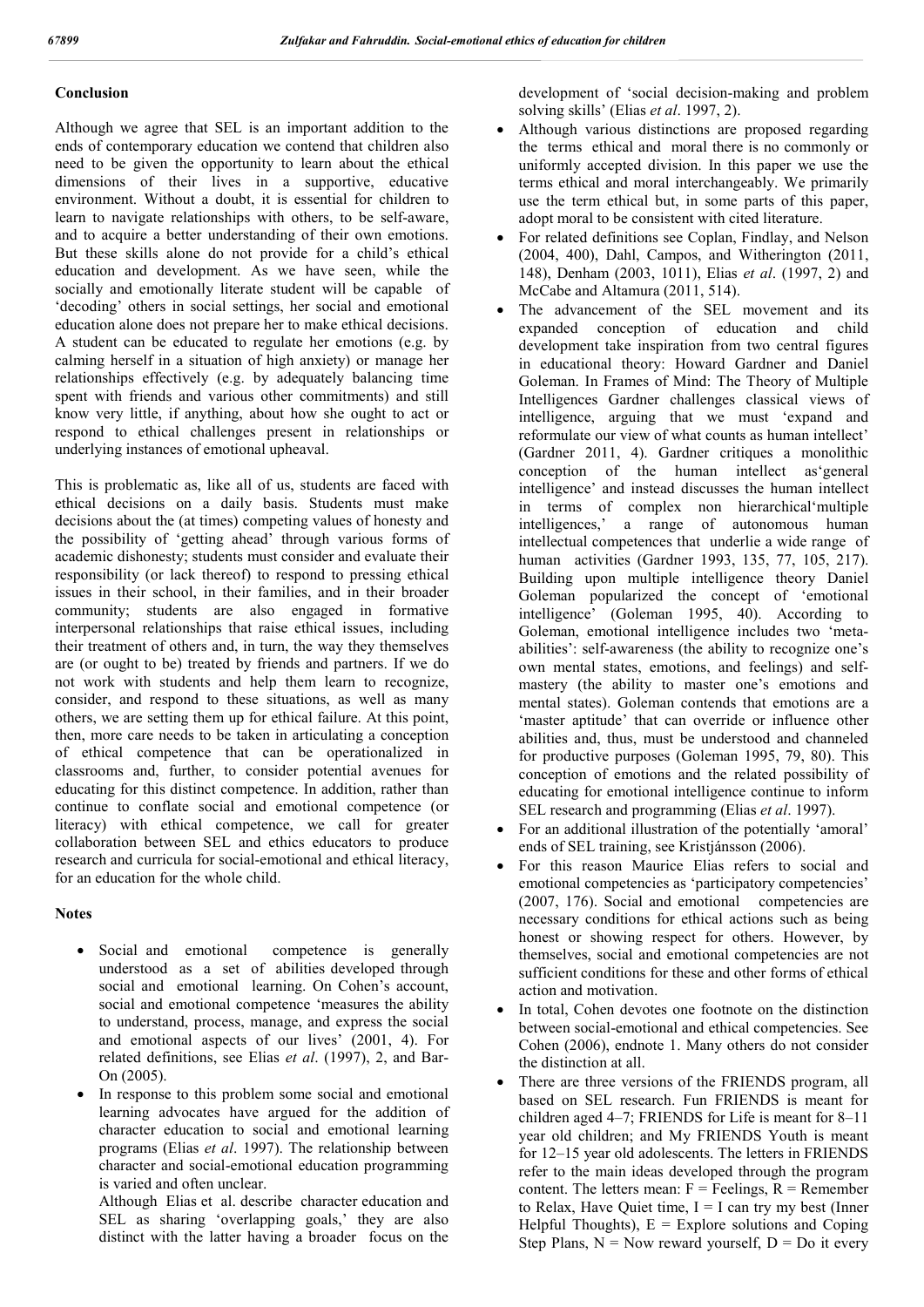day,  $S = S$ mile! Stay calm, and talk to support teams (Barrett and Turner 2001).

- By contrast, the social intuitionist model of moral agency holds that moral judgments and distinctions primarily issue from moral intuitions and moral emotions (as opposed to cognitive reflection and rational decision-making). For more discussion on this point, see Haidt (2001).
- A lengthy discussion could also be devoted to the place and practice of ethics in schools more generally, particularly given potential and, in some cases, actual controversy in this area of education. Two points are central here: first, ethics education is not monolithic; it can be taught and implemented in several ways and, as we argue, can be compatible with and a useful addition to already accepted SEL programming. Second, ethics education is not a practice intended to indoctrinate children with a particular set of ethical beliefs, but rather, to help students develop the skills needed to critically evaluate ethical beliefs as a whole and develop moral reasoning and social decision making skills. For example, see Nucci (2001) and Oser (2014).

**Disclosure Statement:** No potential conflict of interest was reported by the authors.

### **REFERENCES**

- Bar-On, R. 2005. "The Impact of Emotional Intelligence on Subjective Well-being." *Perspectives in Education* 23 (1): 41–62.
- Barrett, P. and Turner, C. 2001. "Prevention of Anxiety Symptoms in Primary School Children: Preliminary Results from a Universal School-based Trial." *British Journal of Clinical Psychology,* 40 (4): 399–410.
- Carr, D. 2002. "Feelings in Moral Conflict and the Hazards of Emotional Intelligence." *Ethical Theory and Moral Practice,* 5 (1): 3–21.
- Chanchal Tyagi and Pradeep Kumar Misra, 2017. In-service education of school teachers in India: critical reflections, *International Journal of Development Research,* 2017, Volume: 7, Issue 12, pp. 17877-17883).
- Cohen, J. 2001. "Social Emotional Education: Core Principles and Practices." In *Caring Classrooms/ Intelligent Schools: The Social Emotional Education of Young Children*, edited by J. Cohen, 3–29. New York, NY: Teachers College Press.
- Cohen, J. 2006. "Social, Emotional, Ethical, and Academic Education: Creating a Climate for Learning, Participation in Democracy, and Well-being." *Harvard Educational Review,* 76 (2):201–237, 285.
- Coplan, R. J., L. C. Findlay, and Nelson, L. J. 2004. "Characteristics of Preschoolers with Lower Perceived Competence."*Journal of Abnormal Child Psychology,* 32 (4): 399–408. doi:10.1023/ B:JACP.0000030293.81429.49.
- Dahl, A., J. J. Campos, and Witherington, D. C. 2011. "Emotional Action and Communication in Early Moral Development." *Emotion Review,* 3 (2): 147–157. doi:10.1177/1754073910387948.
- Denham, S. A and Weissberg, R. P. 2004. "Social-emotional Learning in Early Childhood: What We Know and Where to Go from Here." In *A Blueprint for the Promotion of Prosocial Behavior in Early Childhood,* edited by E. Chesebrough, 13–50. New York, NY: Kluwer Academic/Plenum Publishers.
- Denham, S. A. 2003. "Social and Emotional Leaning in Early Childhood." In *Encyclopedia of Primary Prevention and Health Promotion*, edited by T. P. Gullotta, 1009–1018. New York, NY: Kluwer Academic/Plenum.
- Devaney, E., Utne O'Brien, M., Tavegia, M. and Resnik, H. 2005. "Promoting Children's Ethical Development through Social and Emotional Learning."*New Directions for Youth Development,* 2005 (108): 107–116. doi:10.1002/yd.145.
- DeVries, R. and Zan, B. 1994. *Moral Classrooms, Moral Children: Creating a Constructivist Atmosphere in Early Education*. New York, NY: Teachers College Press.
- Durlak, J. A., Weissberg, R. P., Dymnicki, A. B., Taylor, R. D. and Schellinger, K. B. 2011. "The Impact of Enhancing Students' Social and Emotional Learning: A Meta-analysis of School-based Universal Interventions." *Child Development,* 82 (1): 405–432.
- Elias, M. 2010. "Character Education: Better Students Better People." *The Education Digest* 75 (7): 47–49.
- Elias, M. J., Kranzler, A., Parker, S. J., Kash, V. M. and<br>Weissberg, R. P. 2014. "The Complementary Weissberg, R. P. 2014. "The Complementary Perspectives of Social and Emotional Learning, Moral Education, and Character Education." In *Handbook of Moral and Character Education*, 2nd ed, edited by L. Nucci, D. Narvaez and T. Krettenauer, 272– 289. New York, NY: Routledge.
- Elias, M. J., Parker, S. J. Kash, V. M. and Dunkeblau, E. 2007. "Social-Emotional Learning and Character and Moral Education in Children: Synergy or Fundamental Divergence in Our Schools?" *Journal of Research in Character Education,* 5 (2): 167–181.
- Elias, M. J., Zins, J. E., Weissberg, R. P., Frey, K. S., Greenberg, M. T., Haynes, N. T., Kessler, R., Schwab-Stone, M. E. and Shriver, T. P. 1997. *Promoting Social and Emotional Learning: Guidelines for Educators*. Alexandria, VA: Association for Supervision and Curriculum Development.
- Gardner, H. 2011. *Frames of Mind: The Theory of Multiple Intelligences*. New York, NY: Basic Books.
- Goleman, D. 1995. *Emotional Intelligence*, New York, NY: Bantam Books.
- Haidt, J. 2001. "The Emotional Dog and Its Rational Tail: A Social Intuitionist Approach to Moral Judgment." *Psychological Review,* 108 (4): 814–834.
- Killen, M. and Nucci, L. 1995. "Morality, Autonomy, and<br>Social Conflict." In Morality in Everyday Life: Morality in *Everyday Life*: *Developmental Perspectives*, edited by M. Killen, 52–86. Cambridge: Cambridge University Press.
- Kristjánsson, K. 2006. "'Emotional Intelligence' in the Classroom? An Aristotelian Critique" *Educational Theory* 56 (1): 39–56.
- McCabe, P. C. and Altamura, M. 2011. "Empirically Valid Strategies to Improve Social and Emotional Competence of Preschool Children." *Psychology in the Schools* 48 (5): 513–540. doi:10.1002/pits.20570.
- Mohr Lone, J. and Burroughs, M. D. 2016. *Philosophy in Education: Questioning and Dialogue in Schools*. Lanham, MD: Rowman and Littlefield.
- Nucci, L. 2001. *Education in the Moral Domain*. Cambridge: Cambridge University Press.
- Nucci, L. and Powers, D. W. 2014. "Social Cognitive Domain Theory and Moral Education." In *Handbook of Moral and Character Education.* 2nd ed, edited by L. Nucci, D. Narvaez and T. Krettenauer, 121–139. New York, NY: Routledge.